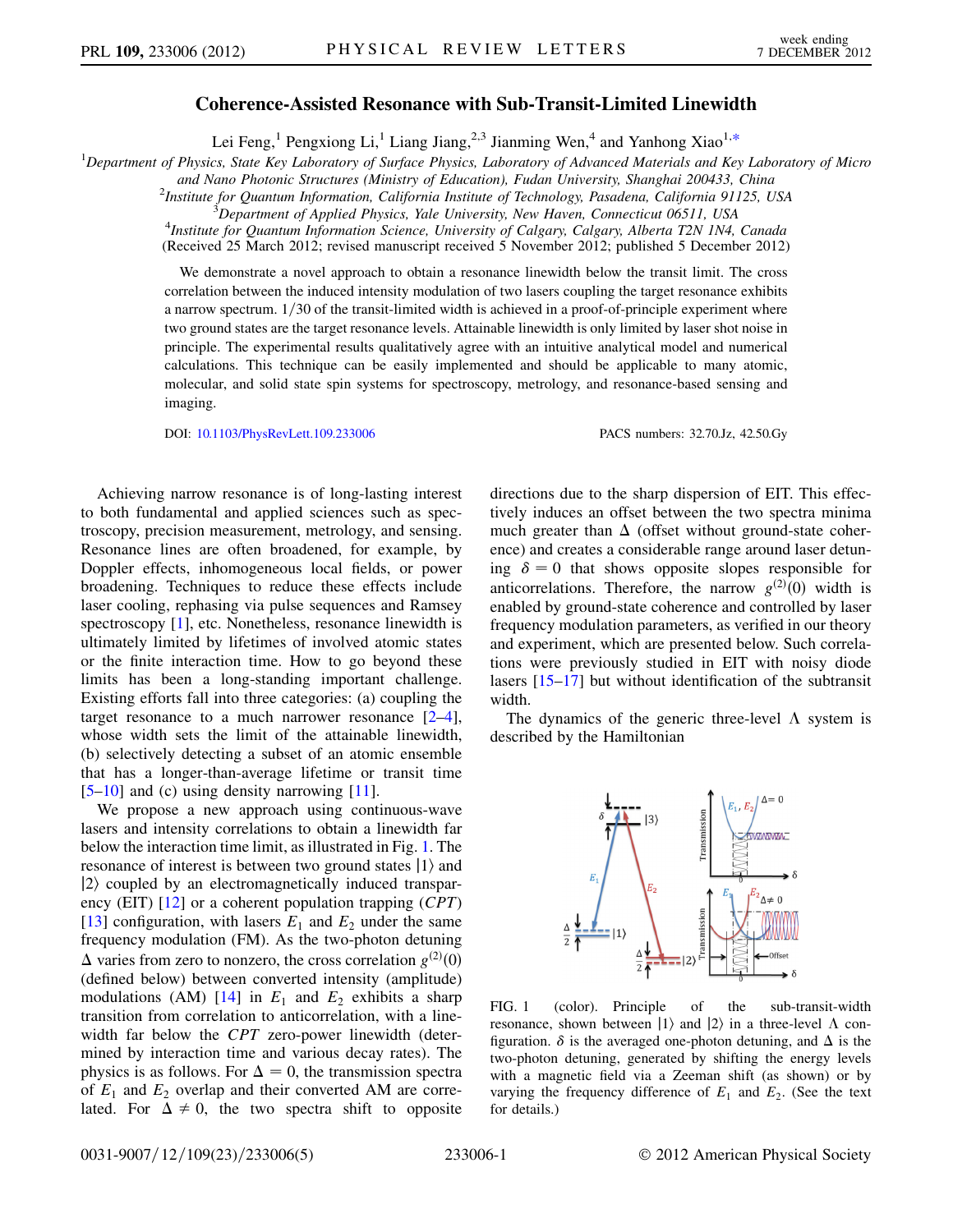$$
H = \Omega_1 |3\rangle\langle 1| + \Omega_2 |3\rangle\langle 2| - \delta |3\rangle\langle 3|
$$
  
 
$$
-\frac{\Delta}{2} (|1\rangle\langle 1| - |2\rangle\langle 2|) + \text{H.c.},
$$
 (1)

where  $\Omega_{1,2}$  are Rabi frequencies of  $E_1$  and  $E_2$  and H.c. represents the Hermitian conjugate. Here,  $\Omega_{1,2}$  =  $\Omega_{r_{1,2}}e^{i\lambda \sin \nu t}$ , with  $\nu$  and  $\lambda$  the modulation frequency and modulation donth recreatively. The phanomanological modulation depth, respectively. The phenomenological transverse and longitudinal relaxation rates between ground states are  $\gamma_2$  and  $\gamma_1$ , both including transit and decay effects [\[13](#page-4-5)[,18\]](#page-4-9). In particular, when transit broadening dominates, the (average) transit time is an effective coherence lifetime [\[19\]](#page-4-10). The decay rate of  $|3\rangle$  is  $\Gamma(\gg \Delta)$ . The zero time lag intensity cross correlation between  $E_1$  and  $E_2$  is defined intensity cross correlation between  $E_1$  and  $E_2$  is defined<br>by  $g^{(2)}(0) = \langle \delta I_1(t) \delta I_2(t) \rangle / \sqrt{\langle (\delta I_1)^2 \rangle \langle (\delta I_2)^2 \rangle}$ , where  $\delta I_{1,2}$ <br>denote intensity fluctuations of the two transmitted fields denote intensity fluctuations of the two transmitted fields after atoms. The positivity (negativity) of  $g^{(2)}(0)$  means that<br>two output fields are correlated (anticorrelated). For an two output fields are correlated (anticorrelated). For an optically thin medium,  $g^{(2)}(0)$  can be expressed as  $g^{(2)}(0) =$ 

 $\langle \delta \rho_{31}^i \delta \rho_{32}^i \rangle / \sqrt{\langle (\delta \rho_{31}^i)^2 \rangle \langle (\delta \rho_{32}^i)^2 \rangle}$  [\[16](#page-4-11)], where angled brackets represent a time average and  $\delta \rho_{31}^i$  and  $\delta \rho_{32}^i$  are<br>the imaginary parts of fluctuations away from the steady the imaginary parts of fluctuations away from the steady states of the atomic density matrix elements.

To gain physical insights, we pursued analytical solutions in both adiabatic and nonadiabatic regimes by assuming  $\Omega_{r1,r2} = \Omega$  and equal decay rates from  $|3\rangle$  to  $|1\rangle$  and  $|2\rangle$  [\[20\]](#page-4-12). When the modulation frequency  $\nu$  is much lower than the optical pumping rate and the modulation amplitude  $\lambda \nu$  is much smaller than  $\Gamma$ , atoms adiabatically follow<br>the steady-state solution the steady-state solution

<span id="page-1-0"></span>
$$
\rho_{13}^{i} = \frac{-2\Omega}{\Gamma(1+\delta_{0}^{2})} \Biggl[ \Biggl( \frac{1}{2} + \rho_{12}^{r} \Biggr) + \delta_{0} \Biggl( 1 - \frac{2\Gamma_{p}}{\gamma_{1} + 2\Gamma_{p}} \Biggr) \rho_{12}^{i} \Biggr],
$$
  

$$
\rho_{23}^{i} = \frac{-2\Omega}{\Gamma(1+\delta_{0}^{2})} \Biggl[ \Biggl( \frac{1}{2} + \rho_{12}^{r} \Biggr) - \delta_{0} \Biggl( 1 - \frac{2\Gamma_{p}}{\gamma_{1} + 2\Gamma_{p}} \Biggr) \rho_{12}^{i} \Biggr],
$$
  
(2)

where  $\delta_0 = \delta/(\Gamma/2) = \lambda \nu \cos \nu t/(\Gamma/2)$  is the normalized<br>one-photon detuning  $\Gamma = -\frac{2\Omega^2}{\Gamma}$  is the reduced optical one-photon detuning,  $\Gamma_p = \frac{2\Omega^2}{\Gamma(1+\delta_0^2)}$  is the reduced optical  $\Gamma(1+\delta_0^2)$ pumping rate, and  $\rho_{12}^r$  and  $\rho_{12}^r$  are the imaginary and real<br>nexts of the ground state sebescases  $e^{-\frac{1}{r}r}$ . parts of the ground-state coherence  $\rho_{12} = \frac{-\Gamma_p}{\gamma_2 + 2\Gamma_p + i\Delta}$ . The physics now becomes clear. As seen from Eq. [\(2](#page-1-0)), the first (second) two terms in the square brackets correspond to the correlated (anticorrelated) intensity. A static offset between the minima of the transmission spectra of  $E_1$ and  $E_2$  arises from the anticorrelation terms. For  $\delta_0 \ll 1$ , by Taylor expansion and keeping the first and second orders of  $\delta_0$  in Eq. [\(2](#page-1-0)), we find that the correlation (anticorrelation) terms only contain even (odd) orders of  $\delta_0$ . This is because the two transmission spectra have quadratic and parallel FM-AM slopes for  $\Delta = 0$  and have linear but opposite slopes for  $\Delta \neq 0$ . Due to the  $\rho_{12}^i$  factor, the anticorrelation terms are zero at  $\Delta = 0$  and then grow rapidly with increasing  $|\Delta|$ . When  $|\Delta| = \Gamma_{g2}$ , anticorrelation and correlation terms cancel and  $g^{(2)}(0) = 0$ . Here,<br> $\Gamma_{\alpha}$  is the HWHM of  $g^{(2)}(0)$  that takes a simple form when  $\Gamma_{g2}$  is the HWHM of  $g^{(2)}(0)$  that takes a simple form when<br> $\gamma_0 = \gamma_0$  and  $\gamma_0 \ll 2\Gamma$ .  $\gamma_1 = \gamma_2$  and  $\gamma_2 \ll 2\Gamma_p$ :

$$
\Gamma_{g2} = \frac{\gamma_2}{\Gamma/(\lambda \nu)} \bigg( 1 + \frac{\gamma_2}{2\Gamma_p^0} \bigg),\tag{3}
$$

<span id="page-1-1"></span>with  $\Gamma_p^0 = \frac{2\Omega^2}{\Gamma}$ . Equation ([3\)](#page-1-1) clearly shows that  $g^{(2)}(0)$  has a linewidth below  $\gamma_2$ , and it increases with increasing modulation depth and frequency.

In the nonadiabatic regime, modulation frequency can be much larger than the optical pumping rate and even  $\Gamma$ . In this case, ground-state coherence cannot follow the laser FM, but the slopes of the transmission spectra of  $E_1$  and  $E_2$ around  $\delta_0 = 0$  remain parallel for  $\Delta = 0$  and opposite for  $\Delta \neq 0$ . We can obtain the first- and second-order responses of the atomic coherence using perturbation theory when the modulation depth  $\lambda$  is small:

<span id="page-1-2"></span>
$$
\rho_{13}^{i(1)} = -\rho_{23}^{i(1)} = -\frac{2\Omega J_1(\lambda)}{\sqrt{(\Gamma/2)^2 + \nu^2}} \rho_{12}^{i(0)},
$$
\n
$$
\rho_{13}^{i(2)} = \rho_{23}^{i(2)} = \frac{2\Omega J_2(\lambda)}{\sqrt{(\Gamma/2)^2 + (2\nu)^2}} \left(\frac{1}{2} + \rho_{12}^{r(0)}\right),
$$
\n(4)

where  $\rho_{ij}^{(n)}$  are the amplitudes of the *n*th-order responses.<br>Similarly to the ediphatic ages, even order (odd order) Similarly to the adiabatic case, even-order (odd-order) terms correspond to correlation (anticorrelation). The HWHM of  $g^{(2)}(0)$  can be derived as

$$
\Gamma_{g2} = \frac{\gamma_2}{C} \left( 1 + \frac{\gamma_2}{2\Gamma_p^0} \right),\tag{5}
$$

where  $C = \frac{J_1(\lambda)}{J_2(\lambda)}$  $J_2(\lambda)$   $\sqrt{\frac{p+1}{2}}$ <br>of the first kind. The linewidth is below  $\gamma_2$ , provided that  $C > 1$  which always holds for relatively small modulation Þ ffiffiffiffiffiffiffiffiffiffiffiffiffiffiffiffiffiffiffiffi  $\frac{(2\nu)^2 + (\Gamma/2)^2}{(\nu)^2 + (\Gamma/2)^2}$  $^{2}+(\Gamma/2)^{2}$  $\mathcal{L}$ and  $J_l$  are the Bessel functions  $C > 1$ , which always holds for relatively small modulation depth.

We performed a proof-of-principle experiment using a  $87Rb$  enriched vacuum vapor cell, with the CPT resonance linewidth limit  $\gamma_2$  dominated by transit broadening. The Zeeman sublevels of  $5^{2}S_{1/2}$ ,  $F = 2$  and  $5^{2}P_{1/2}$ ,  $F = 1$  are ground and excited states, respectively. We used a narrowlinewidth  $(< 1$  MHz) diode laser, frequency modulated via either piezoelectric transducer (PZT) or current. Within a three-layer magnetic shield, the cell was inside a solenoid, providing a homogeneous magnetic field for a two-photon detuning adjustment. The cell temperature was at  $52^{\circ}$ C. The left and right circularly polarized components of a linearly polarized light entering the cell played the role of  $E_1$  and  $E_2$ , which were then separately detected after the cell by amplified photodetectors. The ac signals were recorded by an oscilloscope, and the cross correlation of intensity fluctuations was computed off-line.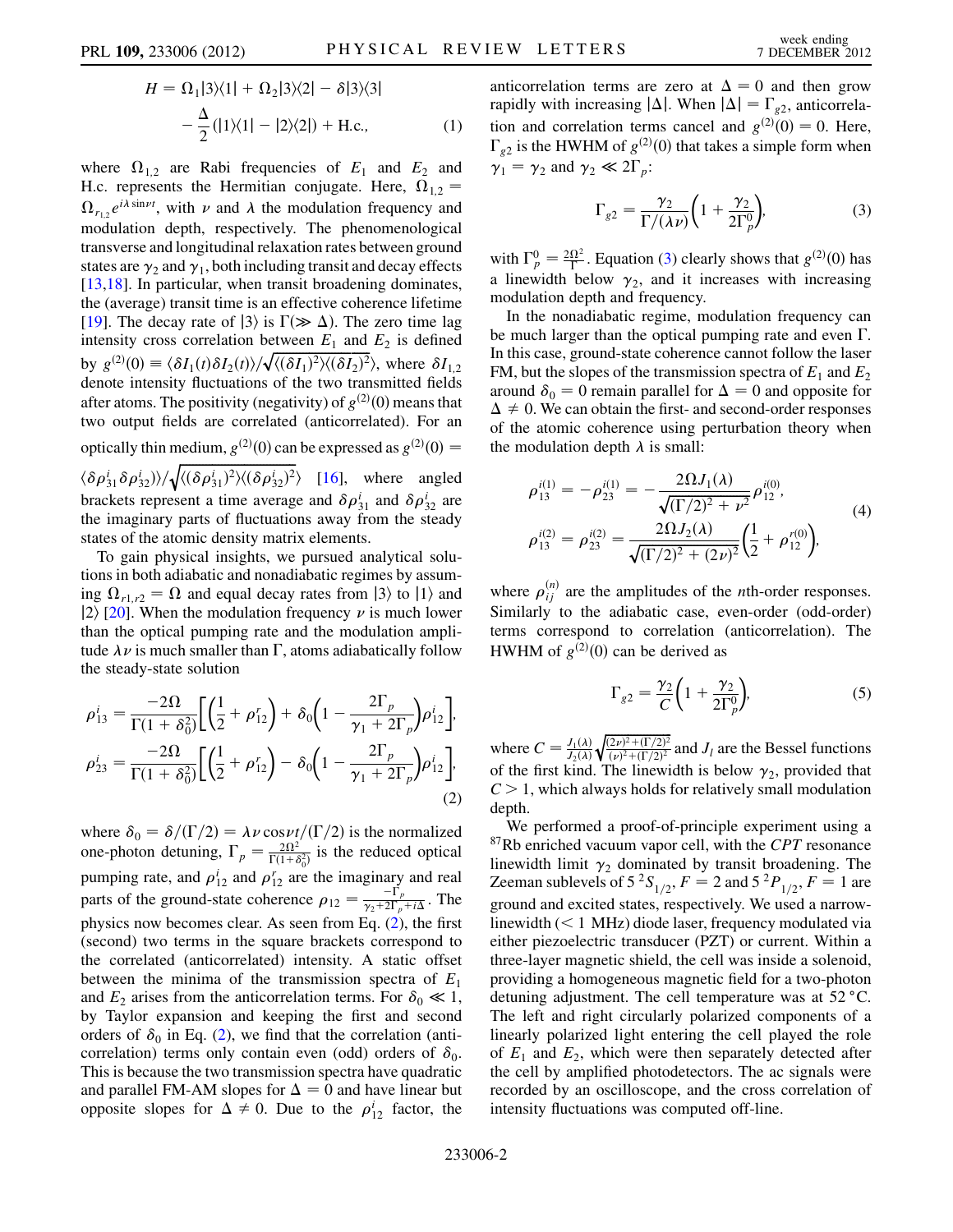<span id="page-2-0"></span>

FIG. 2 (color). Measured offset between the transmission minima of  $E_1$  and  $E_2$  vs  $\Delta$  for two input laser powers. Lines are to guide the eye.

We first measured the offset between the transmission spectra minima of  $E_1$  and  $E_2$  vs  $\Delta$  (Fig. [2\)](#page-2-0). As expected, the two spectra overlap at  $\Delta = 0$  and shift to opposite directions for nonzero  $\Delta$  (see Fig. [1\)](#page-0-0). The offset value was then retrieved by fitting the spectra with a double Gaussian profile to account for the other excited state. As predicted by Eq. [\(2\)](#page-1-0), the offset vs  $\Delta$  curve is dispersive, and the offset increases with laser power and then saturates. For 2 mW input power, a maximal offset of 60 MHz was obtained at  $\Delta = 0.1$  MHz, corresponding to an effective amplification factor of 600.

Next, we looked at the  $g^{(2)}(0)$  vs  $\Delta$  spectrum in the labatic regime. The laser frequency was modulated by adiabatic regime. The laser frequency was modulated by alternating the PZT voltage at 10.3 kHz, with the FM amplitude within tens of MHz. For  $\Delta = 0$ , we observed correlated intensity fluctuations that only have the second harmonic of the modulation frequency [Fig.  $3(a)$ ]. At a small nonzero  $\Delta$ , the correlation can become completely negative and only the first harmonic appears [Fig.  $3(b)$ ]. The amplitude of the converted AM is small at zero  $\Delta$  and much larger at nonzero  $\Delta$  because the FM-AM slopes are quadratic at  $\Delta = 0$  and linear as  $\Delta \neq 0$ . Figure [3\(c\)](#page-2-1) gives an example of a  $g^{(2)}(0)$  spectrum with a linewidth of  $2.4 \text{ kHz}$ . This is about  $1/30$  of the zero-power CPT width 2.4 kHz. This is about  $1/30$  of the zero-power CPT width of 75 kHz, extrapolated from the measured CPT width vs power curve and consistent with the transit broadening estimated from the  $1/e^2$  laser beam diameter of 2.2 mm.

The dependence of the  $g^{(2)}(0)$  linewidth upon the laser<br>wer and modulation denth was also studied. As shown power and modulation depth was also studied. As shown in Fig.  $4(a)$ , the linewidth is larger at lower laser power, consistent with theoretical prediction (dashed line). The observed width increase at higher laser power is due to influences of the residual amplitude modulation (RAM) in the laser. Taking this RAM into account, our simulation reproduces the experimental observation [solid line in Fig.  $4(a)$ ]. As the field intensities become more imbalanced, we found that the  $g^{(2)}(0)$  width has only a small<br>increase consistent with the numerical simulation [see the increase, consistent with the numerical simulation [see the dashed line in Fig.  $4(b)$ ]. This allows us to optimize the field intensity ratio against other detrimental effects such

![](_page_2_Figure_8.jpeg)

<span id="page-2-1"></span>FIG. 3 (color). ac transmitted signals of the two CPT fields (blue and red) for (a)  $\Delta = 0$  and (b)  $\Delta = 15$  kHz. (c) An example of a  $g^{(2)}(0)$  spectrum with FWHM 2.4 kHz, about  $1/30$  of the transit width  $\gamma_2/\pi = 75$  kHz. The input laser power 1/30 of the transit width  $\gamma_2/\pi = 75$  kHz. The input laser power was 300  $\mu$ W.

as light shifts in precision measurements. To check the dependence of the  $g^{(2)}(0)$  linewidth on modulation depth,<br>we tuned the PZT modulation voltage and observed the we tuned the PZT modulation voltage and observed the linear dependence of the width [Fig.  $4(c)$ ], which agrees with the trend seen from Eq. ([3](#page-1-1)). The physics is that a larger range of frequency variation ''sees'' more parallel slopes and thus reduces anticorrelation. For higher laser power, since the offset is larger (see Fig. [2\)](#page-2-0), the  $g^{(2)}(0)$  width is more "immune" to a modulation denth increase more ''immune'' to a modulation depth increase.

Finally, we measured the  $g^{(2)}(0)$  width in the nonadiation regime by current modulating a distributed feedback batic regime by current modulating a distributed feedback laser (2 MHz width). A sub-transit-limited linewidth was also observed (see Fig. [5](#page-3-3)). The dependence of the  $g^{(2)}(0)$ 

![](_page_2_Figure_12.jpeg)

<span id="page-2-2"></span>FIG. 4 (color). Dependence of the  $g^{(2)}(0)$  FWHM on (a) input<br>laser power (b) the power ratio of the two CPT beams for a laser laser power, (b) the power ratio of the two CPT beams for a laser power of 300  $\mu$ W, and (c) the modulation range for two different laser powers. The full modulation range  $2\lambda \nu$  is 5 MHz for (a) (b) The lines in (c) are linear fits In (a) (b) an overall (a), (b). The lines in (c) are linear fits. In (a), (b), an overall scaling factor was applied to the linewidth in the fitting to account for broadening from optical depth and other noises. The transit width is 75 kHz.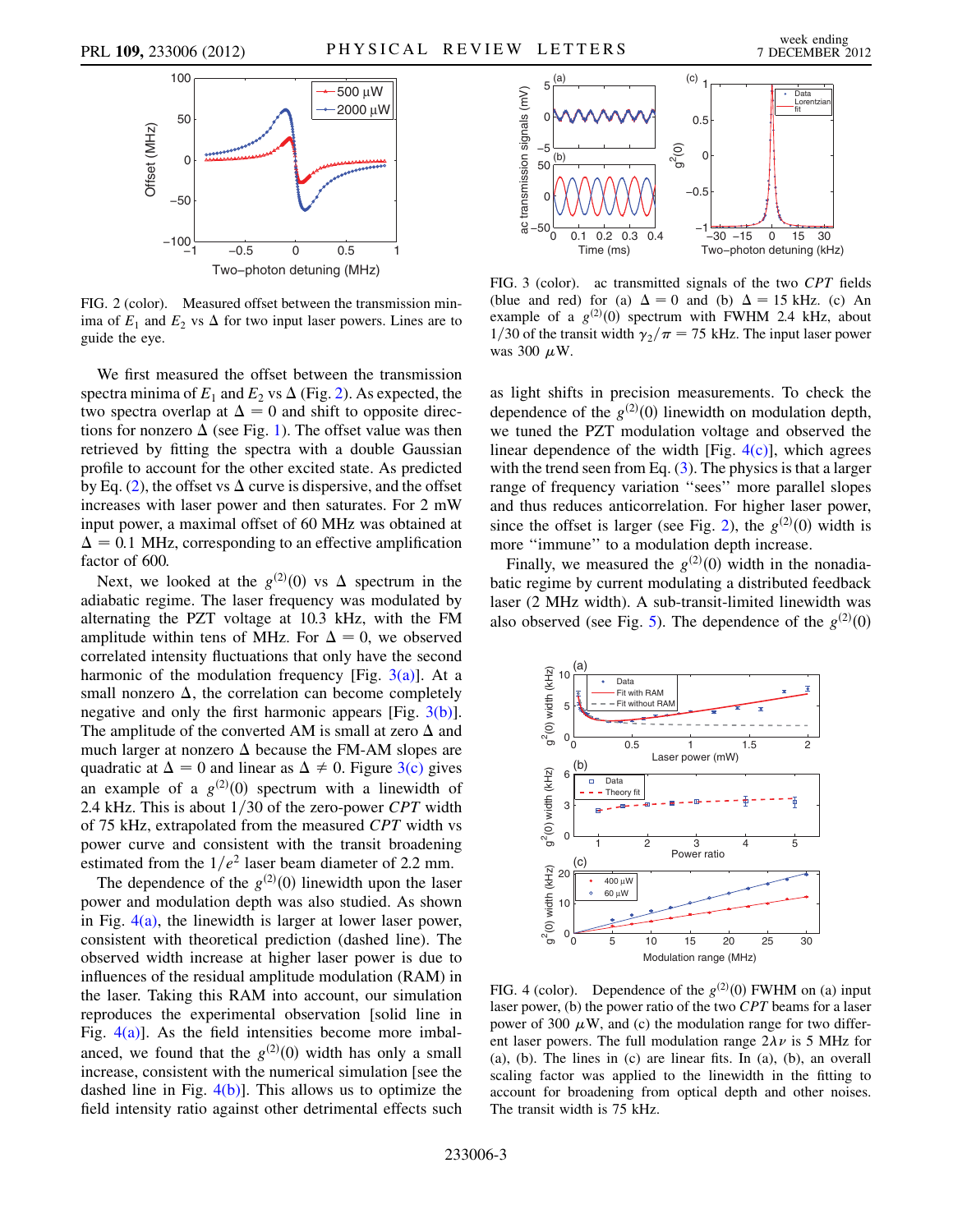<span id="page-3-3"></span>![](_page_3_Figure_3.jpeg)

FIG. 5 (color). Measured  $g^{(2)}(0)$  FWHM vs modulation fre-<br>quency in the nonadiabatic regime. The laser power is 800  $\mu$ W quency in the nonadiabatic regime. The laser power is 800  $\mu$ W, and the transit width is  $\gamma_2/\pi = 63$  kHz.

linewidth on input laser power as well as modulation depth (not shown) follows the same trend as in the adiabatic case. For a small modulation depth  $\lambda = 0.2$  and modulation<br>frequency from 30 to 180 MHz the  $g^{(2)}(0)$  width has a frequency from 30 to 180 MHz, the  $g^{(2)}(0)$  width has a small variation in consistency with Eq. (4). The width small variation in consistency with Eq. ([4\)](#page-1-2). The width increase at higher frequency is due to a combination of the increasing influence of RAM [for the signal is weaker at higher frequency according to Eq. ([4\)](#page-1-2)] and slightly larger RAM, as we found in the laser at higher modulation frequency. Calculation taking into account these facts and an overall scaling factor on the linewidth to include broadening from optical depth and other noises fits the data well. An ability to work at both low and high FM frequencies is desirable for practical applications. For example, in CPT clock applications, the laser FM frequency can be chosen to be much higher than rf modulation, which makes the two modulations compatible.

The smallest attainable  $g^{(2)}(0)$  width in practice is limited<br>noises. When the modulation denth is so small that the by noises. When the modulation depth is so small that the converted AM signal becomes comparable to noises such as laser intensity noise, RAM, electronics noise, and eventually laser shot noise, the width starts to increase. In our transit-broadened system, we have achieved a minimal linewidth of 1.9 kHz with a signal-to-noise ratio (SNR) [\[21\]](#page-4-13) of 62 for an average time of 16 ms; when optimized for the ratio of width to SNR, CPT has a linewidth of 166 kHz with a SNR of 1500. The factor of 3.6 improvement in resolving power is mainly due to the distinct nature of the  $g^{(2)}(0)$  observable. As is well recognized, laser frequency<br>noise induces amplitude noise and is a major noise source in noise induces amplitude noise and is a major noise source in precision spectroscopy, including CPT-based applications [\[13](#page-4-5)[,22\]](#page-4-14). However, the  $g^{(2)}(0)$  measurement is much less<br>sensitive to noise since only the noise locked to the laser sensitive to noise since only the noise locked to the laser modulation frequency is detected. An enlarged advantage of this method over traditional ones on resolving power is expected with improved FM techniques [[23\]](#page-4-15). In general, narrower resonance is at the price of a lower SNR, but a linewidth considerably narrower than traditional ones is desirable because unknown systematics in resonance line shapes make high ratio line splitting formidable [[5\]](#page-4-1). Therefore, a large line narrowing factor combined with resolving power enhancement is the merit of this technique. In addition, we have numerically examined the possibility to sharpen multipeaks and find that, when CPT fails to completely separate two closely spaced peaks at its resolution limit, this method can clearly resolve them.

Creating quantum correlations between two bright optical fields and also among atomic spins using CPT is currently of great interest [[24](#page-4-16),[25](#page-4-17)]. Our work paves the way for the realization of such proposals, since inevitable laser frequency noise induces classical correlations in the same way as studied here  $[26]$  $[26]$  $[26]$  and understanding its behavior is necessary for achieving quantum correlations. Furthermore, the sharp transition from correlation to anticorrelation observed here has a close resemblance to the behavior of quantum correlations predicted in Ref. [[27](#page-4-19)], and both result from the coherence induced sharp dispersion.

In conclusion, we have demonstrated a conceptually new way to obtain a resonance linewidth far below the transit limit. The proposed scheme can be used to realize a sub-coherence-lifetime-limited linewidth [\[28\]](#page-4-20). Our methodology might also be suitable for other level structures, provided that an observable is identified that is only sensitive to phase information near a resonance center. A narrower linewidth combined with improved frequency sensitivity is useful for spectroscopy, precision measurements such as frequency standards [[29](#page-4-21)[,30](#page-4-22)], magnetometry [\[22\]](#page-4-14), and sensing based on resonance center location. Furthermore, the ability to sharpen multipeaks enables its application in resonance-based imaging [\[31\]](#page-4-23), where resonance with narrow width and high contrast leads to better resolution. These applications should be implementable in a wide variety of physical systems such as atoms [[29\]](#page-4-21), molecules [[32](#page-4-24)], quantum dots [[33](#page-4-25)], diamonds [[34](#page-4-26)], and doped crystals [\[35,](#page-4-27)[36\]](#page-4-28), etc., where Raman and CPT processes exist.

We thank Vladan Vuletić, Eugeniy Mikhailov, Saijun Wu, Xiangming Hu, Shengwang Du, Michael Hohensee, Irina Novikova, Shiyao Zhu, Weitao Liu, and Mengzhen Zhang for stimulating discussions. L. F. and P. L. contributed equally to this work. This work was funded by the NBRPC (973 Program Grants No. 2011CB921604 and No. 2012CB921604), the NNSFC (Grant No. 10904018), and Fudan University (Y. X.); by the Sherman Fairchild Foundation and the NBRPC (973 Program Grants No. 2011CBA00300 and No. 2011CBA00301) (L. J.); and by the AI-TF New Faculty Grant and the NSERC Discovery Grant (J. W.).

<span id="page-3-0"></span>[\\*T](#page-0-1)o whom all correspondence should be addressed. yxiao@fudan.edu.cn

<span id="page-3-2"></span><span id="page-3-1"></span>[1] W. Demtröder, Laser Spectroscopy (Springer-Verlag, Berlin, 1998).

[2] W. Gawlik, J. Kowalski, F. Träger, and M. Vollmer, [Phys. Rev. Lett.](http://dx.doi.org/10.1103/PhysRevLett.48.871) 48, 871 (1982).